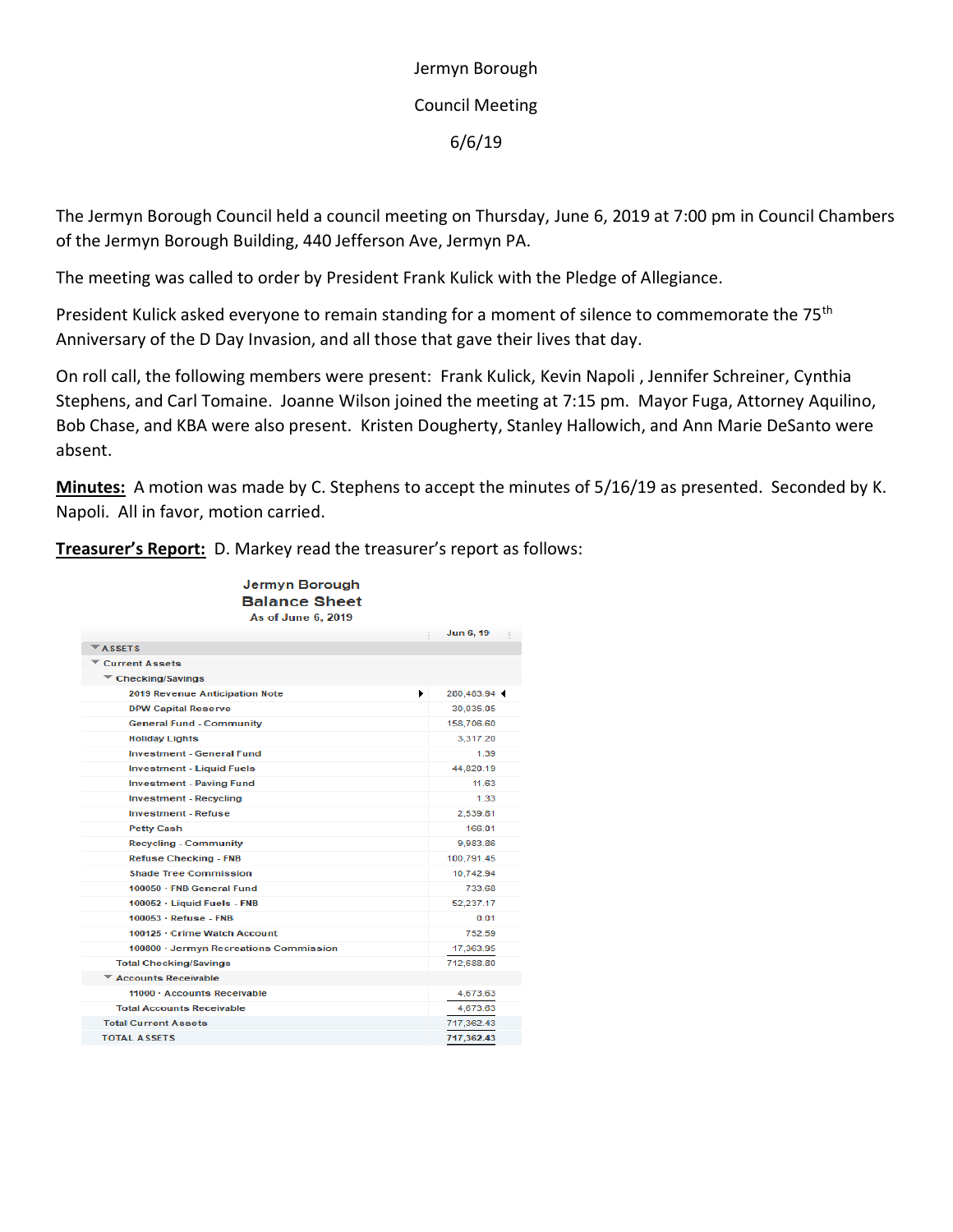| <b>Liabilities</b>                        |            |
|-------------------------------------------|------------|
| $\blacktriangleright$ Current Liabilities |            |
| <b>Accounts Payable</b><br>Þ.             | 12.226.89  |
| <b>Total Current Liabilities</b>          | 12.226.89  |
| <b>Total Liabilities</b>                  | 12.226.89  |
| <b>Equity</b>                             | 705.135.54 |
| <b>TOTAL LIABILITIES &amp; EQUITY</b>     | 717.362.43 |

A motion was made by J. Schreiner to accept the treasurer's report and pay the bills as presented. Seconded by C. Stephens. All members in favor, motion carried.

**Correspondence:** F. Kulick read a letter about nominations for Mayor of the Year.

**Public Comment:** Kaitlyn English from Lackawanna County read flyers for Farmers Market vouchers, FEMA Flood Plain Management Ordinance Update Workshop, Lackawanna County 3 on 3 Basketball Tournament, Safety Fair, Penn State Extension Events, Trolley Museum Events.

**Police Report:** Chief Arthur advised there were 581 calls for this reporting period. Also, he has completed recertification for instructor, which means he can instruct our police department inhouse with various trainings. Two officers completed a search & seizure class. A police patrol bike was donated to the Jermyn Police Department by Simona America. Chief Arthur thanked Councilwoman Dougherty for all her work in making that happen. The Chief gave various reasons why the bicycle is such a great asset and will be a great fit for the Jermyn community. Speed enforcement continues, and the DPW laid down thermoplastic lines rather than line painting. The police are very happy with this. Operation Nighthawk will be ongoing this month, in conjunction with the Pennsylvania State Police. DUIs are the main target, but other violations may come as well. The bears are out, so the residents are urged to remove food sources; garbage, bird feeders, etc. School is ending soon, so everyone must be aware of children out during the day. Motorists should be mindful of the children in the street.

**Zoning Officer:** Zoning Officer Chase reported he's been getting more permit requests for pools, fences, sheds. He wants to remind everyone that there is an ordinance that does not allow satellite dishes to be installed in the front of houses. He stated when they are being installed is the only time he can catch them. D. Markey asked if it was enforceable after they're already up. B. Chase stated it would take him a week or two to go through and notify everyone. He also wanted to remind everyone to make sure they put dimensions on the application drawings. He doesn't refuse them; but rather he calls people to try to find out the information. F. Kulick asked what is in zoning about noise. B. Chase said it's in the ordinance about machinery, etc. but nothing for residents. D. Kutch stated the problem with Jermyn's ordinance is that it's based on an octave band, and we don't have the equipment to measure. He stated that's the issue with Mrs. Pidgeon's problem. We took decibel readings, but needed the octave band reading. When he contacted someone to do that, they do a lot of work for Verizon, so they thought it may be a conflict of interest.

D. Markey asked B. Chase if there was any movement on the illegal shed on the corner of Franklin & Madison. He stated not yet, he needs to figure out how to approach him. J. Schreiner states he's willing to move the shed, and she will go with Mr. Chase to speak with him.

## **Tax Collector:** Absent.

**Mayor's Report:** Mayor Fuga had no report at this time.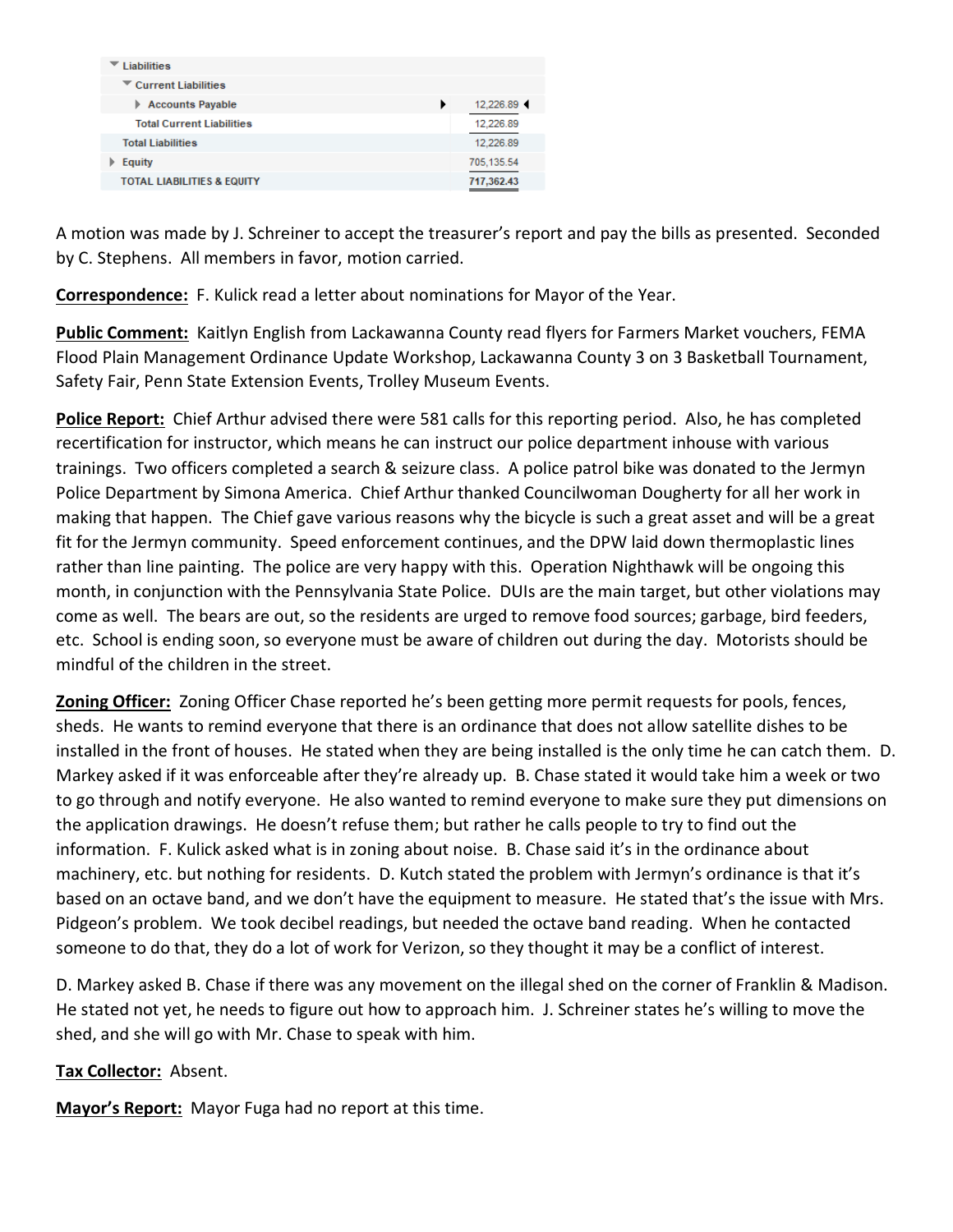**Solicitor/Code Enforcement Officer:** W. Aquilino reported he and D. Markey have been working on the garbage specs, and we will need direction from council as to what to do regarding the additional 52 units on Henry Drive.

R&L Carriers has provided a sample land sale contract, which will require substantial revision. He will have more by next meeting.

Code Enforcement – W. Aquilino has forwarded to Chief Arthur to file garbage citations for 642 Washington Ave, 423 Washington Ave, & 204 Bacon St. There are about 3 or 4 more that he has to submit.

There has been 1 chicken permit application, and he is working with the owner to find a date & time to inspect. He will work with D. Markey to create the permit.

If anyone has any complaints about overgrown grass, please let him know. There is one being worked on in the area of Rushbrook & Washington, & Rushbrook & Lincoln.

Mr. Wright has been invited to the meeting tonight to speak about 106-118 Rushbrook St, however no one is here, so additional action will be taken next week.

D. Markey stated that 99 Franklin St has been reported a few times regarding the grass. W. Aquilino stated we will start tracking some of those down.

D. Markey reported that he spoke with the property manager of 536 Washington Ave, and she stated that they will be tearing the building down.

J. Wilson apologized for being late, and asked if the Kilmer property has been brought up. D. Markey stated it's in the borough manager report.

**Engineer:** D. Kutch has nothing at this time.

**Planning Commission:** Nothing to report.

**Public Safety:** K. Napoli stated there was a pump training a few days ago. Chief Hallowich wants to get everyone acclimated with one another's trucks.

**Recreations:** Nothing to report.

**Grants Committee:** K. Dougherty is absent.

**Shade Tree:** J. Wilson reported there is planting & maintenance going on. F. Kulick asked if there is anything new with the Hometown Heroes. He asked when the next meeting is. J. Wilson stated she will get back to him about that.

**Finance:** F. Kulick reported the committee will begin planning the 2020 budget. F. Kulick asked about rental permit income. He stated it's a couple thousand dollars less than last year. D. Markey stated a lot of those funds came in 2018, and the report is January through May.

**DPW:** D. Markey reported that we killed the project with the USDA loan, and went back to basics with an equipment storage shed instead of a garage. This will have to go out for bid, but we did gather pricing on pole buildings. We received some different prices for a 40 x 70 x 14 building. One was around \$36K, and we are just looking to get our equipment out of the weather. If we want to finish it later, we can possibly look into a grant for the utilities, etc. D. Markey stated he went to five different banks, and requested to borrow up to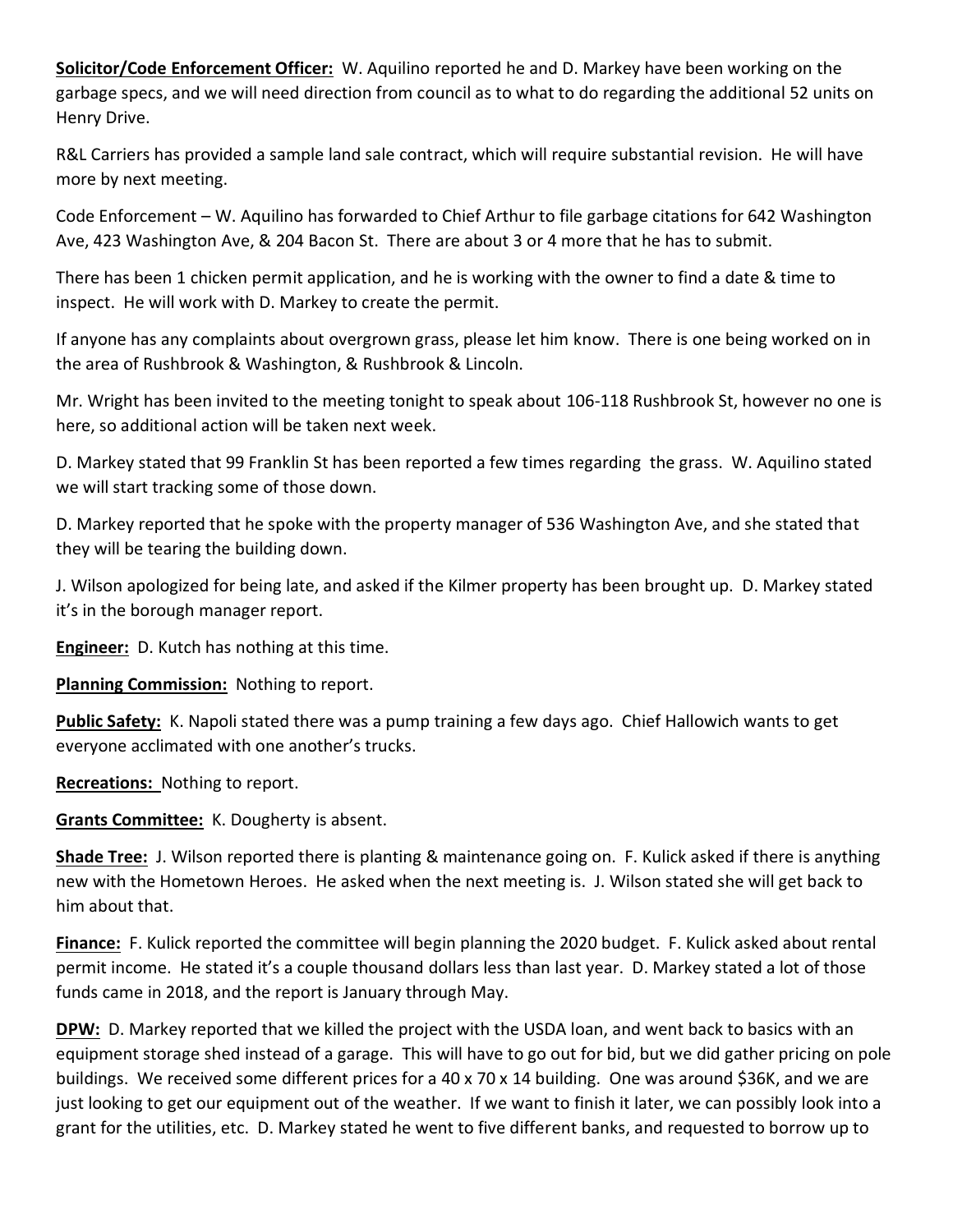\$60K max for a 3-5 year term. He received 3 responses back: Community Bank was 3.6% for 5 years, 3.76% for 10 years, Honesdale National Bank was 5 years @ 3.85%, and FNB was 5 years @ 4.00%.

J. Wilson stated we already have a grant. The old building before it was sold, was supposed to be \$20K for Historical Society fixing up old garage, and \$30K for a new building. There is still \$50K not used. D. Markey stated the \$50K is to pave the parking lot. J. Wilson stated we would not be in this situation if we had done what we were originally planning to do. J. Wilson stated we don't need it out in front, it needs to be in the back. T. Fuga stated it can't go out back; there's not enough room. D. Markey stated there's a salt shed there. J. Wilson said behind the salt shed. J. Wilson said that's where the 2 bay garage was going to go. T. Fuga stated no, that was a carport, not a pole building. Also we couldn't put it in the back due to setback issues, which B. Chase confirmed. F. Kulick asked why we're arguing about this now? J. Wilson stated we should have never sold the building. K. Napoli asked why she voted yes? She asked what is one no vote? K. Napoli stated it's your voice. The heated discussion continued for several more minutes. B. Chase stated there may be issues with insulation, prevailing wage, etc. D. Markey stated a motion is required to go out to bid for the storage shed. K. Napoli asked do we need a concrete pad first? T. Fuga stated that's usually done afterwards. C. Tomaine asked if we have the size nailed down that we need? D. Markey stated yes, the 40 x 70 x14 is what we're looking at. D. Kutch stated to be mindful of the 2' differential from the front left corner to the right rear corner. A motion was made by K. Napoli to advertise for bid proposals for the DPW Equipment Storage Shed. Seconded by J. Schreiner. All members in favor, motion carried.

D. Markey reported that pot holes are being filled in between all the rain. J. Wilson asked about the 700 block of Mellow Ct. D. Markey stated it's completed. T. Fuga stated some streets were filled as well. D. Markey stated that prior to paving of alleyways, we were going to street sweep, and the street sweeper broke down. He is repairing it, and should be back here next week sometime so we can get the streets cleaned and asphalt put down.

The camera job on the Woodlands sewer is completed. KBA has copies of the discs. There are areas that need to be repaired, and one section requiring replacement, but we want to try to use most of the funds for paving.

The July Council Meeting is scheduled for July 4<sup>th</sup>, and needs to be rescheduled so we can advertise. It was decided to schedule on July 11<sup>th</sup> at 7pm.

The crosswalks at Battenberg Funeral Home require a highway occupancy permit, which D. Markey submitted, however, they require engineered plans, which KBA is working on.

Year three of the five year paving loan is due on July 12<sup>th</sup>. D. Markey asked for a motion to authorize him to pay the paving loan prior to the next council meeting. A motion was made by F. Kulick to authorize the borough manager to pay the third year of the paving loan on or before July 11, 2019. Seconded by K. Napoli. All members in favor, motion carried.

D. Markey asked J. Wilson if there will be a farmer's market this year? J. Wilson stated they are working on it, but it will not be the same vendor as last year. B. Chase advised where signage cannot go due to line of sight issues. If all goes well, should open by end of June.

D. Markey reported that the auditors completed the 2018 DCED audit. Council's packet includes 3 letters from the auditor, and council members, the mayor, and solicitor all have a copy of the DCED audit. If anyone else wishes to read it, a copy is retained at the borough office.

Gym lights have been converted to LED, the gym has been painted, and the floor project is under way. Much of the paint was donated by Sherwin Williams. The old bleachers can be reinstalled, however, we need to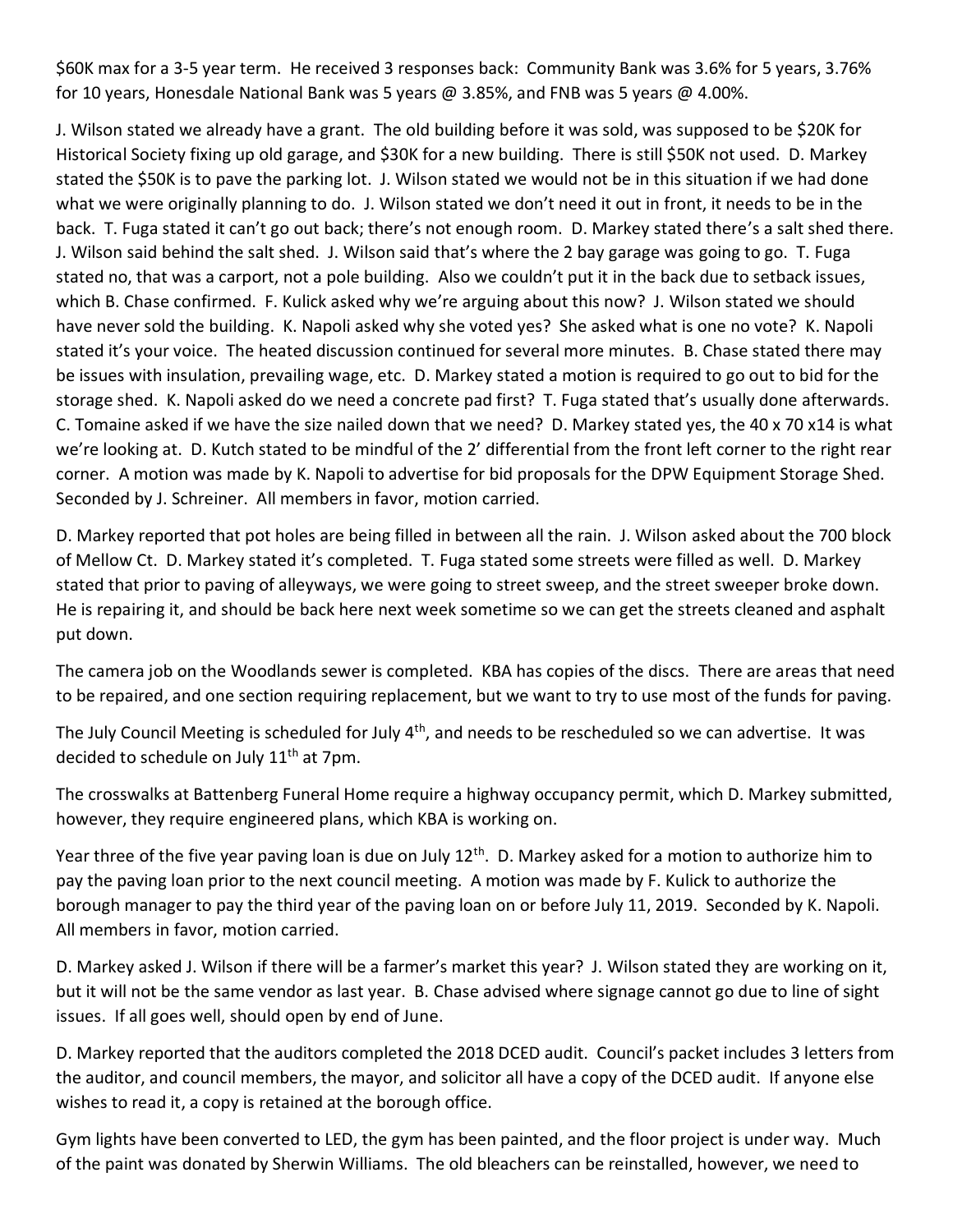screw them into the new floor. If council wishes not to do that, the rec committee can purchase mobile bleachers, 21' long, for about \$1400 each. We tried to save the painted blue jay in the middle of the floor, but the individual pieces of pine were cracking, so we were unable to. Donna Stackel asked where is the money coming from for the gym floor? D. Markey advised we got a grant. Mrs. Stackel stated there is a piece of wood covering the John Jermyn block out front. D. Markey stated we laid it down to protect the monument with heavy equipment going over it. K. Napoli stated it would be silly to put the old bleachers back in and nail them down to the floor. C. Tomaine agreed, and stated the mobile bleachers sound like they'll be a better fit. C. Tomaine stated we could only use two, because we can't put them behind each other. T. Fuga stated we can angle them on the floor. D. Markey suggested maybe saving one set and putting them on the wall of the stage between the windows. A motion was made by K. Napoli to sell five bleachers and donate the profits to the Recreation Commission. Seconded by J. Wilson. All members in favor, motion carried.

D. Markey stated there's an issue at the 600 block of Jefferson Ave between Mr. Goodwin & Mr. Kilmer. T. Fuga stated he went up there the one day that it was raining. There is a problem there, and it was caused by when the neighbor paved; he did the sidewalk and the swale, but they didn't swale it. They tried to match the contour of the road, but you can't do that. Since we don't pave curb to curb, these issues arise sometimes. The contractor should've put the swale in. D. Markey stated he heard from both parties. Mr. Goodwin stated before he paved, all the water came down the hill and stopped at his house, and his sidewalk took on all the water. He stated he rectified his problem, and now the water stops at Kilmer's house. Mr. Goodwin offered several different solutions for Mr. Kilmer, which were declined. F. Kulick asked what are we supposed to do? D. Markey stated that Mr. Kilmer believes it's a borough issue, and that before someone put in a driveway and the borough forced them to dig it up. F. Kulick stated we don't have any ordinances for driveways, etc. T. Fuga stated the reason the property owner was told to redo the driveway in the past is because the plow truck was hitting the concrete. D. Markey stated that Mr. Kilmer told him the sidewalks are borough property. D. Markey stated it is not borough property, it's his property, it's just a borough right of way, meaning we can go onto that portion of the property, if necessary, without permission. T. Fuga stated we should go wider next time we pave, and possibly put in curbs. W. Aquilino stated in a town this age, and the amount of rain we have, having a driveway ordinance putting responsibility on the borough to settle issues, we'd have to have a meeting every time it rains. It was determined to be a neighbor issue, and the borough will not get involved since there are no driveway or sidewalk ordinances.

D. Markey asked if we're going to wait for the bids to come back before awarding a funding source for the DPW storage shed? F. Kulick stated to wait until it's awarded.

D. Markey stated the holiday light thermometer is up at Scout Corner.

**Garbage Contract**: F. Kulick stated that if the Housing Authority wants to be included in bids, they will need to sign a three year contract with us. D. Markey stated the Housing Authority got rid of County Waste and hired Waste Management. They asked the borough to supply 52 recycling cans, and we advised them we no longer handle recycling. W. Aquilino asked if they no longer want to be involved in our bidding process? D. Markey stated he's unsure. W. Aquilino stated we would call down to ask. F. Kulick asked where we are at with the garbage contract? Are we getting close to going out to bid? D. Markey advised that in 2016, council voted to go out to bid in July, two legal ads were put in paper in August, bids due in September, awarded in October for November 1 contract start. D. Markey stated in the current bid contract, if the contractor mishandles or takes a personal garbage can of a resident, they must replace it on their own, or pay \$25 for reimbursement. Robert Tomaine had an issue where his garbage can was taken and never replaced. County Waste refused to purchase another one, and stated all they can do is give him a County Waste toter, which he doesn't want.